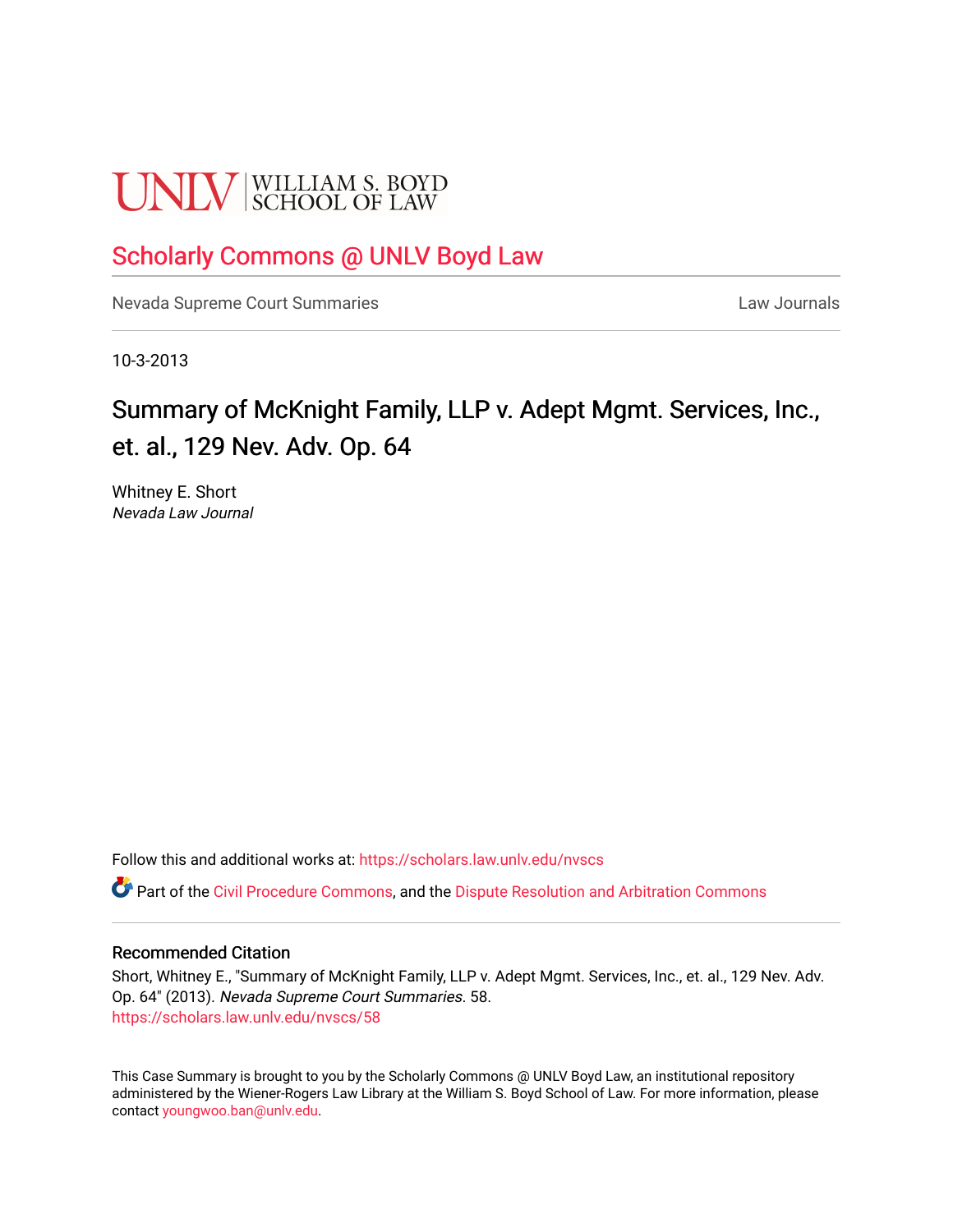*McKnight Family, LLP v. Adept Mgmt. Services, Inc.*, *et. al.*, 129 Nev. Adv. Op. 64 (Oct. 3, 2013)<sup>1</sup>

#### CIVIL PROCEDURE: MANDATORY ALTERNATIVE DISPUTE RESOLUTION

#### **Summary**

The Court determined three issues: (1) whether the district court had the authority to dismiss the complaint pursuant to NRS  $38.310$ ; (2) whether the district court erred in dismissing all seven claims (preliminary/permanent injunction, negligence, breach of contract, violation of NAC 116.300,<sup>3</sup> violation of NAC 116.341,<sup>4</sup> violation of NRS 116.1113 and 116.3103, and slander of title/wrongful foreclosure/quiet title) subject to NRS 38.310; and (3) whether the district court erred in setting aside the default judgment against Design 3.2.

#### **Disposition**

NRS 38.310(2) "mandates the court to dismiss any civil action initiated in violation of NRS 38.310(1)." However, NRS 38.310 does not control if the action "relates to an individual's right to possess and use his or her property."

#### **Factual and Procedural History**

Respondents/appellants Torrey Pines Homeowners, Adept Management, and Nevada Association Services (collectively "TP HOA") sold appellant/respondent McKnight Family, LLP's ("McKnight") properties at a trustee sale due to alleged unpaid assessments. Design 3.2 bought one of the properties.

McKnight filed a complaint alleging seven claims against TP HOA and Design 3.2. McKnight also filed a motion to set aside the sale based on improper notice. The district court denied McKnight's motion because it found TP HOA properly notified McKnight of the sale. The district court also concluded that McKnight's claims were subject to NRS 38.310 and dismissed them because McKnight did not submit them to a form of alternative dispute resolution before bringing them in district court. Additionally, the district court entered a default judgment against Design 3.2 for failing to answer McKnight's complaint, but later set aside the judgment due to the Nevada Supreme Court's "liberal" attitude regarding setting aside a default judgment.

#### **Discussion**

*The district court erred in dismissing McKnight's entire complaint*

 $1$  By Whitney E. Short

<sup>&</sup>lt;sup>2</sup> "No civil action based upon a claim relating to . . . conditions or restrictions applicable to residential property . . . may be commenced in [state court] unless the action has been submitted to mediation or arbitration . . ." NEV. REV. STAT. § 38.310 (2013)

<sup>&</sup>lt;sup>3</sup> The Nevada Administrative Code has since been revised. This provision was recodified at NAC 116A.320.

<sup>&</sup>lt;sup>4</sup> Recodified at NAC 116A.345.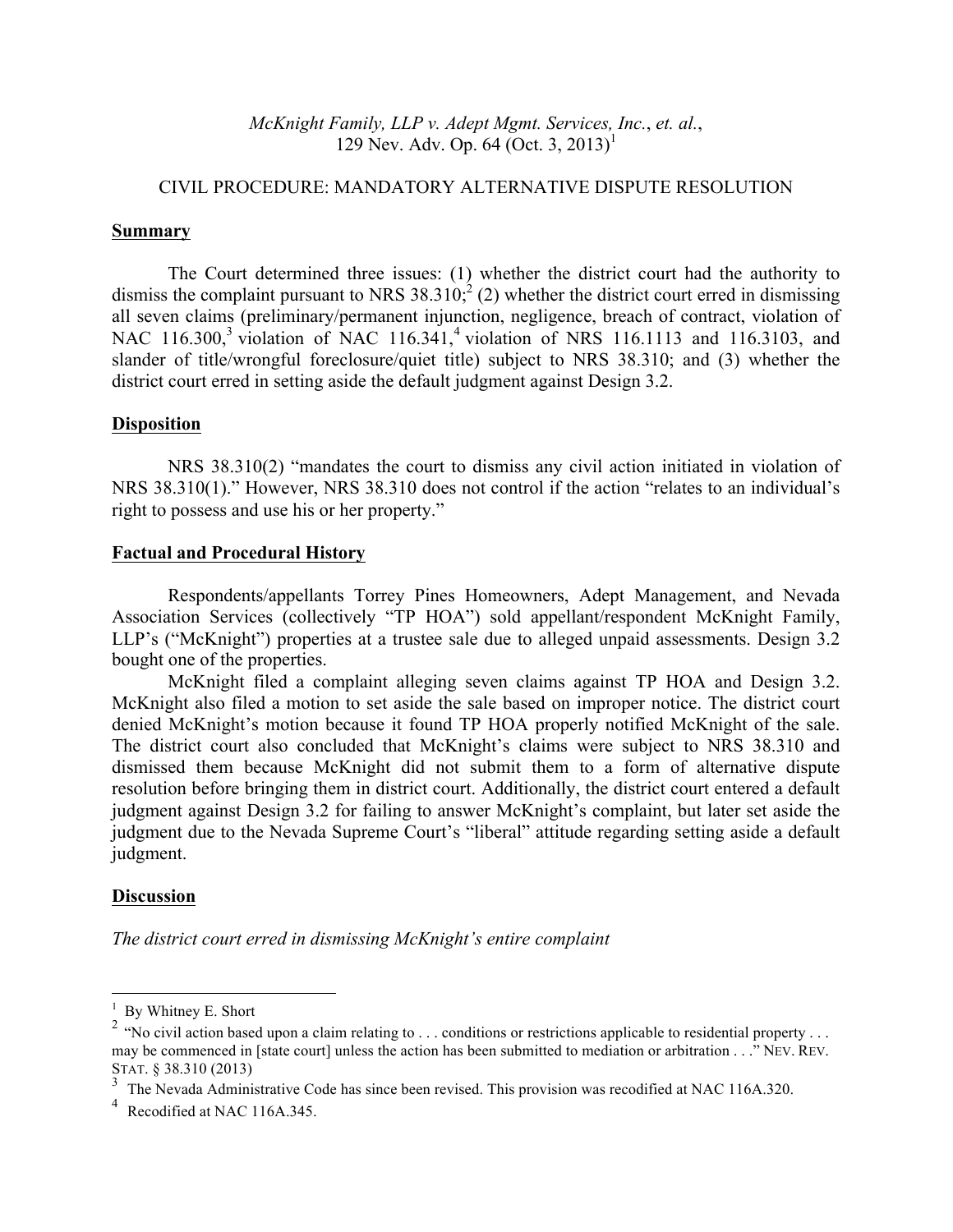NRS 38.310 requires the court to dismiss any civil action that violates NRS 38.310(1) even if the party has already commenced a complaint. However, an action is exempt from NRS 38.310 "if the action relates to an individual's right to possess and use his or her property." After reviewing *Hamm v. Arrowcreek Homeowners Ass'n*, <sup>5</sup> the Court concluded that if a party brings an action that is not exempt from NRS 38.310, the court has the authority to dismiss the complaint. The Court then analyzed the claims under NRS 38.310 to determine whether each was exempt.

#### *Injunctive relief claim*

Without an immediate threat of a future irreparable harm, claims are subject to NRS 38.310. McKnight filed its amended complaint after TP HOA sold the properties. Therefore, there was no immediate threat and the district court did not err in dismissing this claim.

#### *Negligence, breach of contract, NAC, and NRS claims*

All of these claims are civil actions as defined in NRS 38.300. Therefore, the district did not err in dismissing these claims.

#### *Slander of title*

Slander is subject to NRS 38.310 because it does not infringe upon a person's right to use or possess his property. Therefore, the district did not err in dismissing this claim.

#### *Wrongful foreclosure*

Wrongful foreclosure is subject to NRS 38.310 because the claim "challenges the authority behind the foreclosure, not the foreclosure act itself." Additionally, in cases involving wrongful foreclosure claims against an HOA, the court must interpret the CC&Rs to determine their applicability pertaining to the individual. The court held that "[t]his type of interpretation falls under NRS 38.310. Therefore, the district court did not err in dismissing this claim.

#### *Quiet title claim*

This claim is exempt from NRS 38.310 because it requires the court to determine which party holds a superior title to a piece of land. Therefore, this is not a civil action as defined in NRS 38.300(3) and the district court erred in dismissing this claim.

#### *Motion to set aside the sale of the properties*

The outcome of this motion depends on the resolution of the quiet title claim. Therefore, "the district court should reconsider the motion to set aside once it resolves the quiet title claim."

#### *Default judgment*

The Court could not determine if the district court abused its discretion in setting aside

 <sup>5</sup> 124 Nev. 290, 183 P.3d 895 (2008).